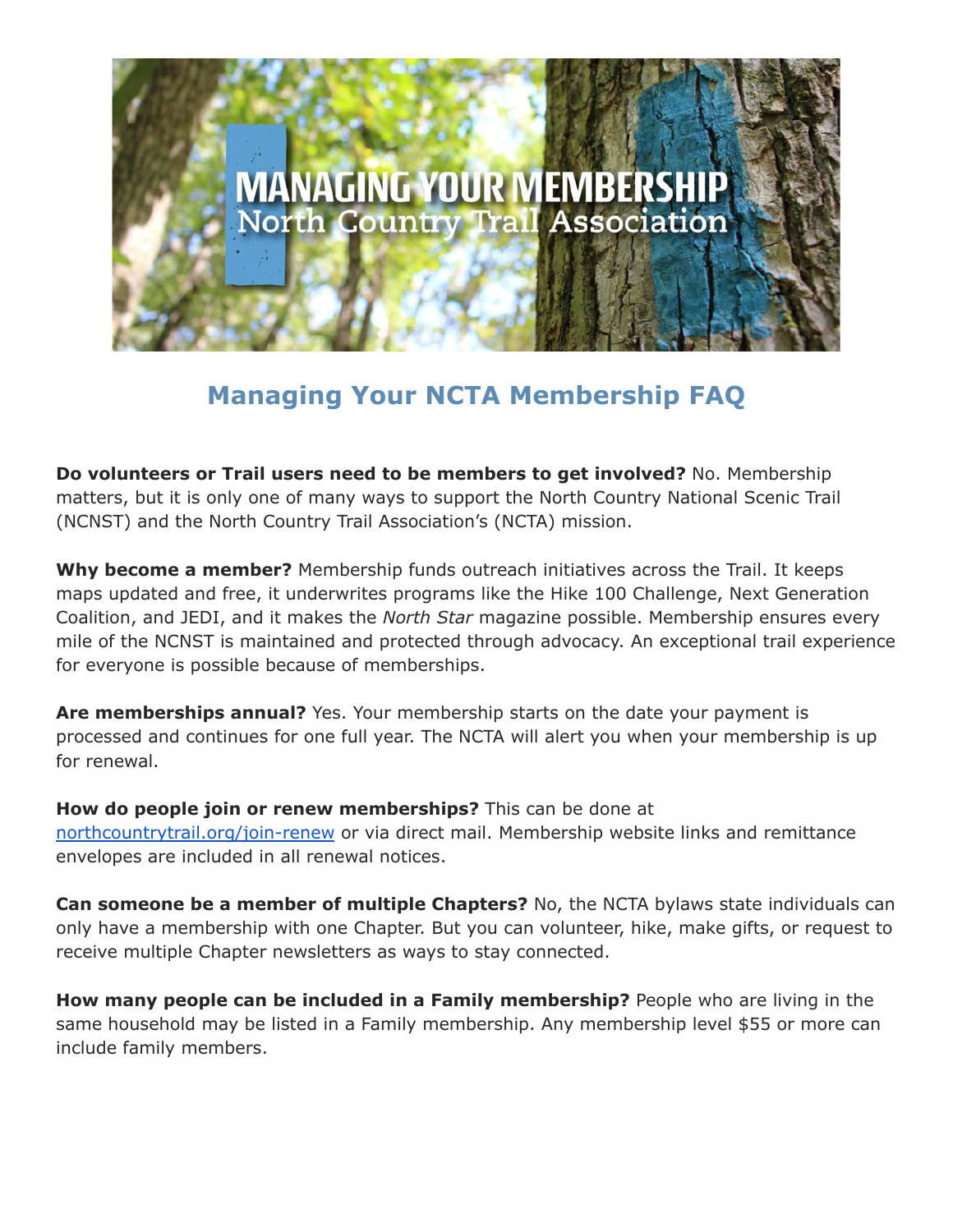**Is there a benefit for a couple to purchase individual memberships instead of a family one?** Not really. The better route is to join with a Family membership and all names you supply in your household will be counted as members within that membership.

**Can a person designate their full membership to a Chapter?** No, you can join a Chapter or become an At-Large member by selecting any of the nine membership levels. Philanthropic gifts are another great way to support the Trail. Gifts can be made to the Association and can be designated to Chapters as well: [Ways to Give](https://northcountrytrail.org/giving-membership/ways-to-give/).

**How and when will I be notified of my membership status?** You will receive reminders by email and/or direct mail notifying you that it is time to renew.

**Can people purchase gift memberships?** Yes, giving a gift membership is a great way to raise awareness of the Trail. The gift recipient will receive a notice of their membership.

**What do new memberships receive?** A welcome package that includes a membership and NCTA sticker, a thank you note, a bookmark, and a special welcome letter with helpful tips and invitations to get more involved.

**Is there an option to pay monthly for my membership?** Yes! The **Mile Makers Club** is a cost-effective way to make a long-term impact for the Trail and the Association. The minimum amount for a Mile Makers Club membership is \$9/month, though you can customize your monthly amount for limitless possibilities. Mile Makers Club membership renews automatically each year unless indicated otherwise. Learn more at [northcountrytrail.org/mile-makers-club](https://northcountrytrail.org/mile-makers-club/).

**What happens if I make a gift but really meant it to be a membership?** No problem. Please contact the NCTA Database and Membership Administrator or the Data Entry Specialist to make any changes. Contact information can be found at [northcountrytrail.org/staff.](https://northcountrytrail.org/staff/)

## **Thank you for becoming a member of the North Country Trail Association!**

## **NCTA Membership Levels**

| <b>Level</b>         | <b>Annual Membership</b> |
|----------------------|--------------------------|
| Individual           | \$40                     |
| *Family              | \$55                     |
| <b>Trail Scout</b>   | \$100                    |
| <b>Trail Angel</b>   | \$250                    |
| <b>Trail Builder</b> | \$500                    |
| <b>Trail Blazer</b>  | \$1,000                  |